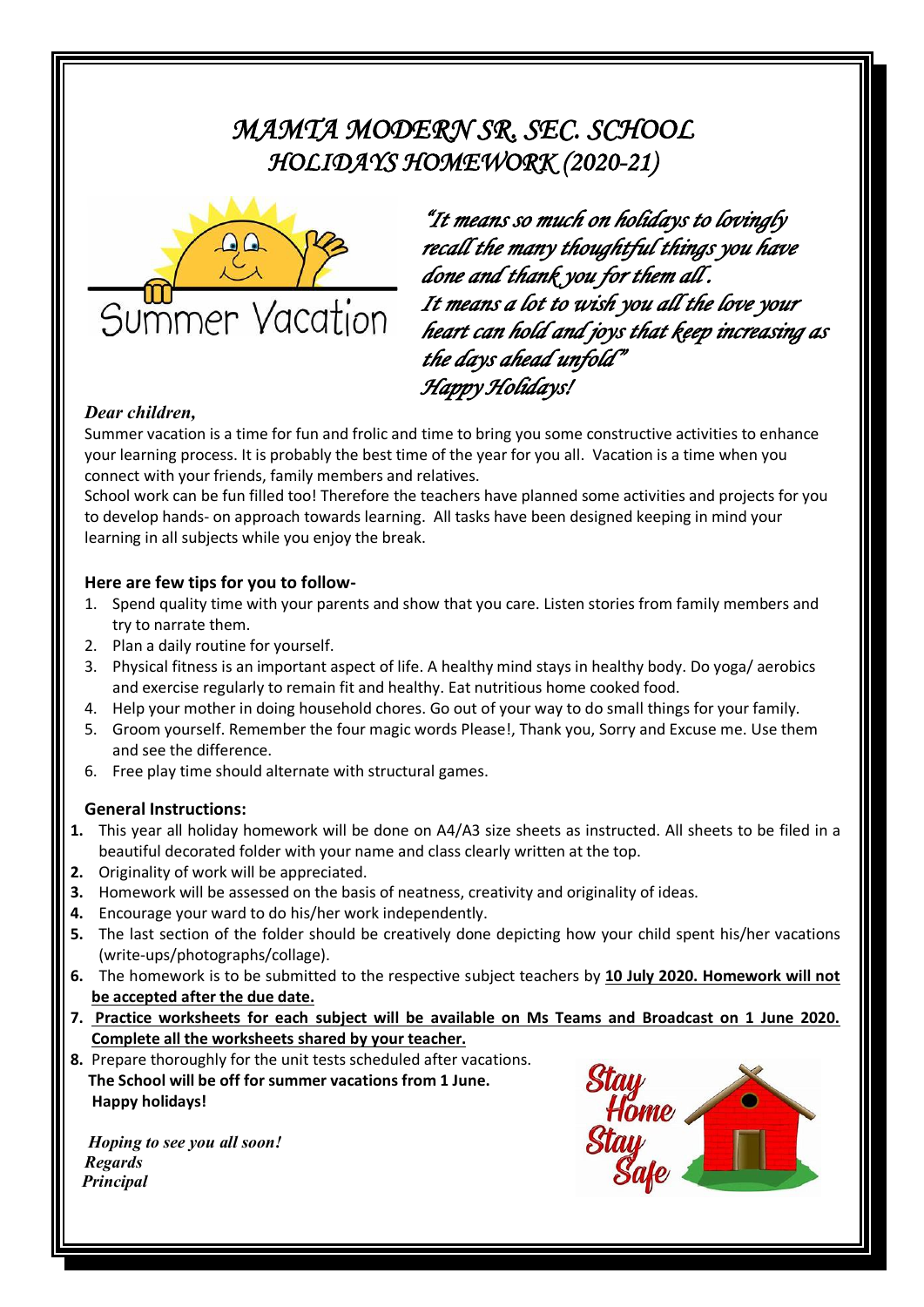# **HOLIDAYS HOMEWORK CLASS V**

## **SUBJECT: ENGLISH**

Q1 Write a poem /article or a memoir for the school magazine on one of the following topics Draw related pictures (Use A4 size sheet)

- a) A cleaner and greener Delhi
- b) I am proud to be a Mamta Modernite
- c) My experience during pandemic times.

Q2 Read L-6 of Reader book. Enlist difficult words in it. Change the climax of the story. (Use A 4 size sheets).

Solve this crossword puzzle by filling in words having meaning similar to the given clues: Across **Down** 



Q3 Prepare a dish of your choice and write its recipe. The recipe should have the following features: a) Title b) Ingredient list c) Preparation method Draw or paste a relevant picture. (Use A4 size sheet)

Q4 Read any one story and write its review in the following format. Make a cover page also. (Use A4 size sheet)

| <b>Review</b>              |                                      |  |
|----------------------------|--------------------------------------|--|
| <b>Title</b>               | Author                               |  |
|                            | Plot                                 |  |
| What happens in the story? |                                      |  |
|                            |                                      |  |
| <b>Characters</b>          | <b>Description of the characters</b> |  |
|                            |                                      |  |
| Problem in the story       | Solution in the story                |  |
|                            |                                      |  |
|                            |                                      |  |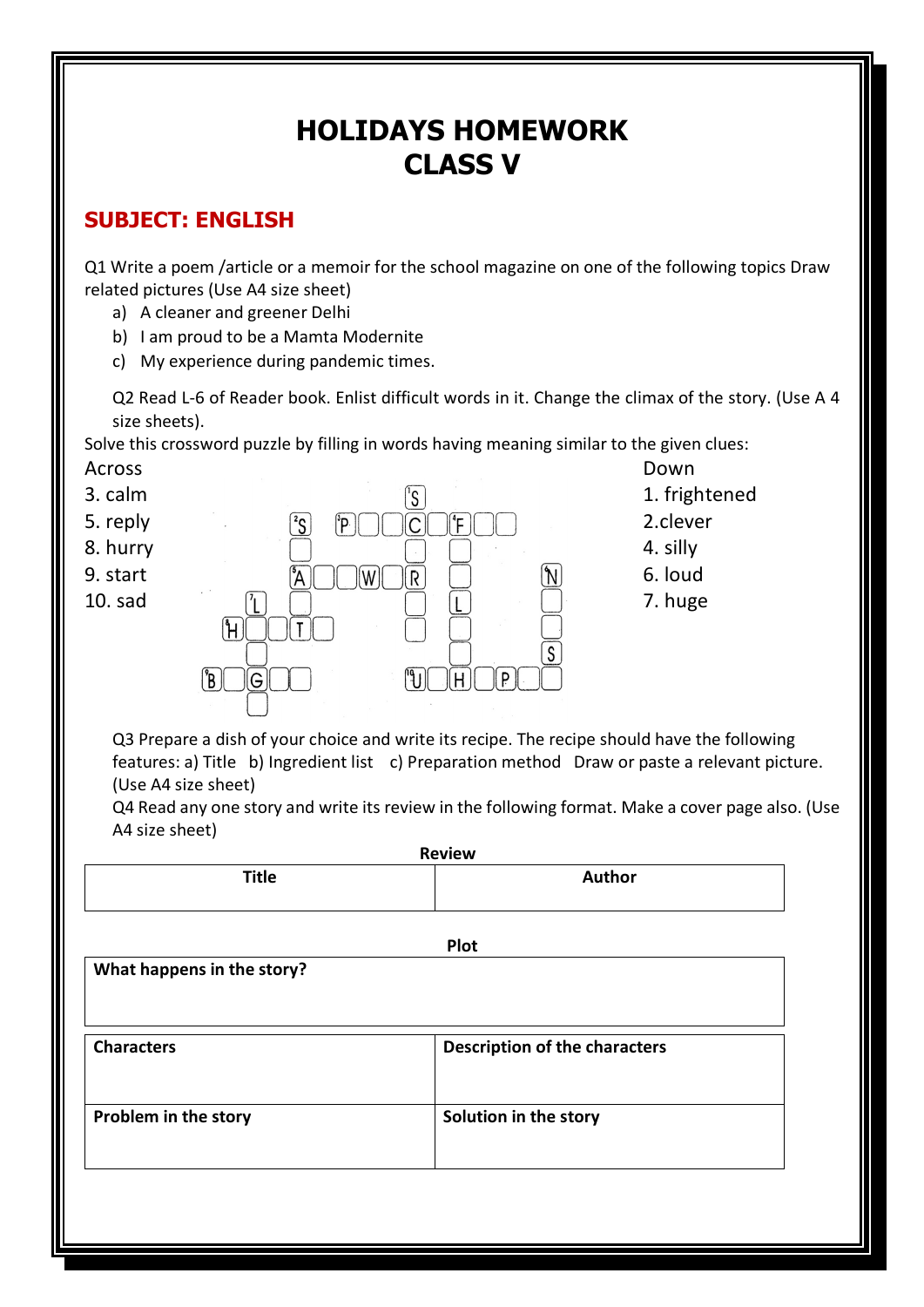## **SUBJECT: हिंदी**

1-संतुलित आहार पर एक रंगीन पोस्टर बनाए तथा तुकात संदेश/ स्लोगन लिखिए । 2-माता-पिता या भाई-बहन के साथ कोरोना के बारे में बातचीत /सवाद करते हुए एक वीडियो बनाएं ।(समय 3 से5 %मनट ) 3- कहानी पूर्ण करे ----एक बार एक किसान था ।-----

4- परिवेश हिंदी पाठ्यपुस्तक के पाठ-3 'सभव की भूल' पढ़े ।10 कठिन शब्द लिखे तथा उनका वाक्य में प्रयोग करे ।शब्द -अर्थ याद करे तथा पुस्तक के अभ्यास प्रश्न करे ।

5- सप्ताह मे 2 दिन श्रुतलेख (10 शब्द) तथा सुलेख (एक पेज ) लिखे।

### **SUBJECT: MATHEMATICS**

1.Register yourself at mindspark.com and spend at least 30 min daily playing interesting games related to maths.

https://mindspark.in/Mindspark/Login/en

2.Revise syllabus of April and May.

3.Solve the given worksheets.

4.Do the following activities:-

A)India started the lockdown from March 2020 due to the increasing risk of COVID19.As the future of global citizens, all students should be aware of the risks, safeguards and the statistics related to the COVID19.Below is the given data for the total cases and the total recoveries from coronavirus.Arrange the numbers in Indian and International system along with their number names on A4 size sheet.

| S.No. | Continents    | <b>Total Cases</b> | <b>Total Recoveries</b> |
|-------|---------------|--------------------|-------------------------|
|       | North America | 1719652            | 450868                  |
| 2.    | South America | 471091             | 163975                  |
| 3.    | Europe        | 1810263            | 790700                  |
| 4.    | Asia          | 837182             | 482826                  |
| 5.    | Africa        | 90667              | 35116                   |
| 6.    | Australia     | 8675               | 7956                    |
| 7.    | Antarctica    |                    |                         |

B)Design your own currency notes in the denominations of Re1,Rs2,Rs5,Rs10,Rs20. Now according to your roll number ,take the magic square and use your currency to represent each number of the magic square.

Draw the magic square on a chart and paste the currency in each box. e.g.Rs.17=Rs10+Rs5+Rs2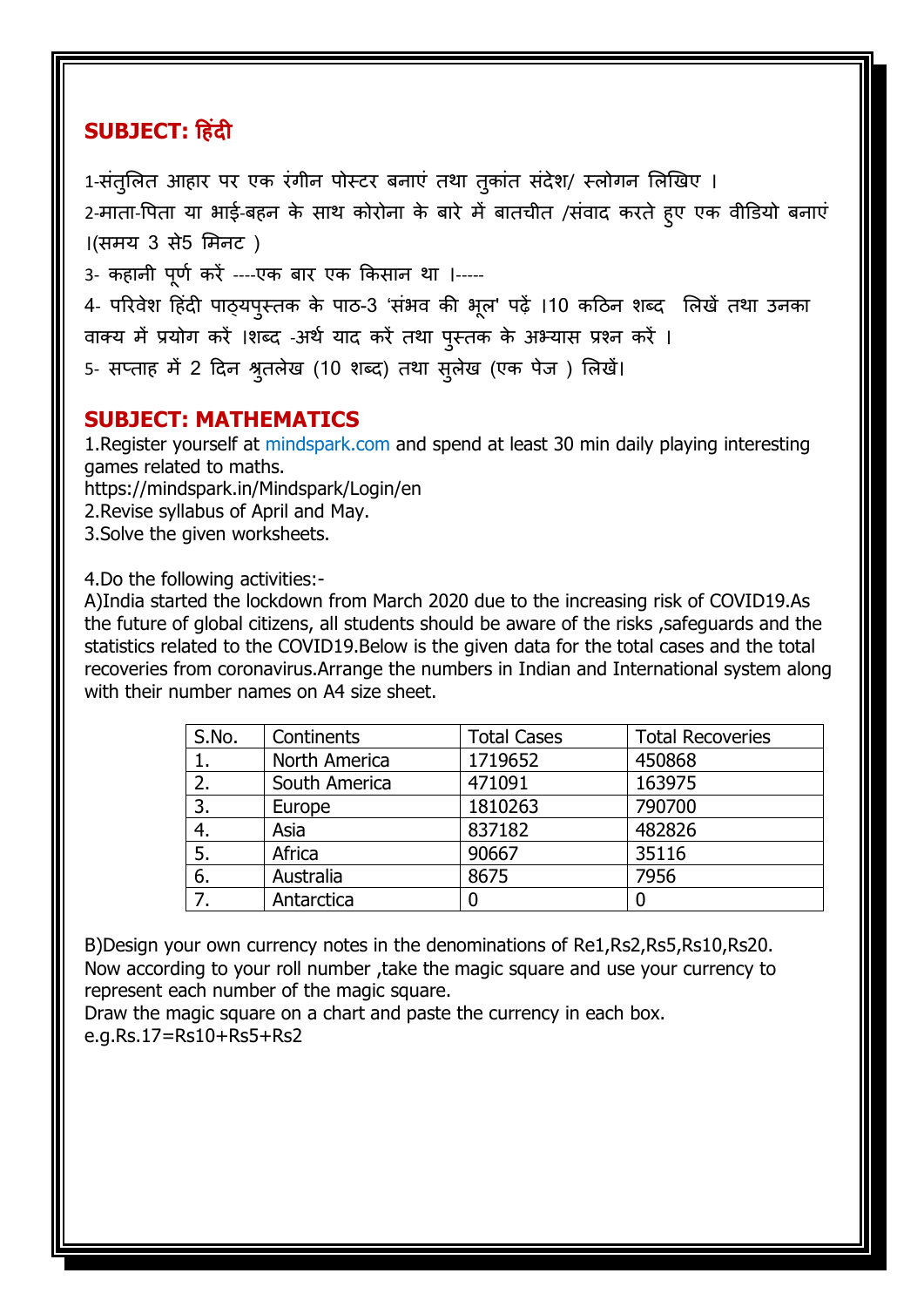|  |  | R.No1-10 |
|--|--|----------|
|--|--|----------|

| No |  |  |  | 11-20 |
|----|--|--|--|-------|
|----|--|--|--|-------|

R.No1-10 R.No 11-20 R. NO 21-30

|          | l O | L5 |
|----------|-----|----|
| <u>ג</u> | 4   | 16 |
|          | । 8 |    |

| 16 |    | ノ |
|----|----|---|
| 6  | 10 | 4 |
| 8  | 18 | 4 |

| 24 |    |    |
|----|----|----|
| 19 | 21 | ノく |
| 20 | 25 | 18 |

R.No31-40. R.No41-50.

| 14 | 19                       | 18 |
|----|--------------------------|----|
| 21 | $\overline{\phantom{a}}$ | 13 |
| 16 | 5                        | ノロ |

### **SUBJECT: SCIENCE**

 $16 | 9 | 14$ 11 13 15 12 17 10

1. Explore more about Corona Virus and make an interesting brochure that covers information about the following.

a. Corona virus as a communicable disease.

b. How it affects our respiratory system.

c. Any other viral disease, its symptoms, prevention and vaccine available.

The brochure must be on A4 size sheets. The content should be well organized and use relevant picture/drawings.

2. Make an attractive and informative PowerPoint Presentation explaining the adaptative features of any one animal living each in mountain area, desert area and water that helps them to survive in their habitat. You may refer to 'Ch- 3 adaptations by Plants and Animals' of your textbook. PowerPoint presentation shall not have more than 10 slides. Name, class and section of the child must be mentioned in the presentation itself.

3. Germinate some seeds, observe them growing and changing into a plant. Take pictures/videos of the changes you observe. Make a video explaining the process of germination. Mention the name, class and section of the child in the video itself.(Video should be for 1-2minutes only).

#### **SUBJECT: SST**

- 1. Make a Power Point Presentation on **'Landforms of Earth'**
	- Roll No. 1-10- Mountains
	- Roll No. 11-20- Plateaus
	- Roll No. 21-30- Plains
	- Roll No. 31 onwards- Deserts

 The presentation must include information on **the climate, agriculture, vegetation and wildlife, transport, life of people**, etc.

2. On the world political map, mark the following:

#### **Map 1**

- **Continents**
- Oceans

**Map 2**

Two countries that pass through Equator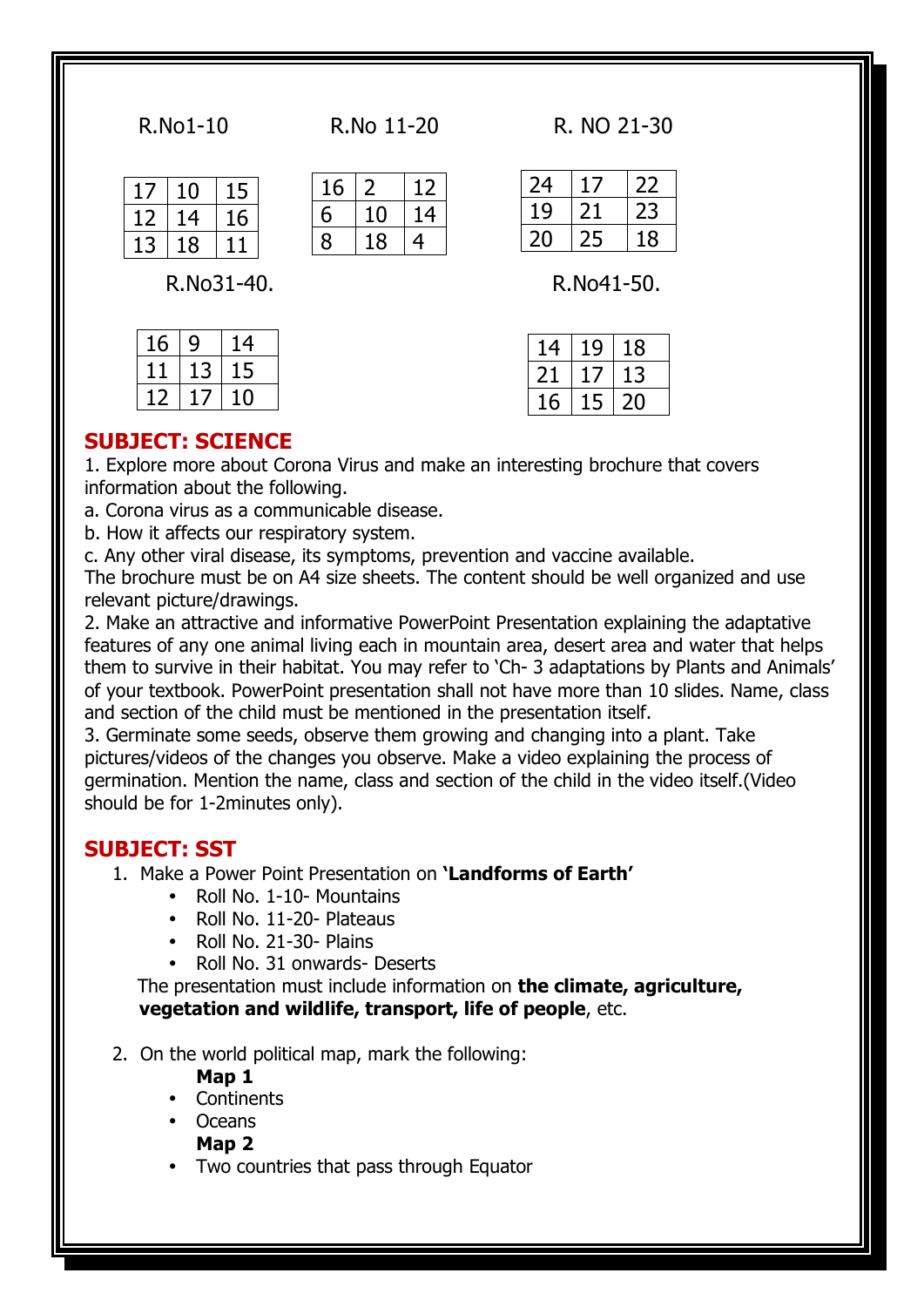- Two counties that pass through Tropic of Capricorn
- Two counties that pass through Tropic of Cancer
- 3. Revise lesson 1: Globes and the imaginary lines and lesson 2: Maps.

## **SUBJECT: COMPUTERS**

#### **BE A CREATOR - Make a video THANKING CARONA WARRIORS**

- Any software can be used.
- Time limit maximum 2 minutes.
- Take pictures of High Resolution.

 **LET US DESIGN - Make e-newspaper** showing the activities done in the **'Home at School'** by Mamta Modernities.

- You can upload pictures from Mamta Modern Sr. Sec. School websites.
- Software to be used is MS Word.

### **SUBJECT: ART**

#### **Theme: Best out of waste Topic: Paper mache tree trunk (pen holder)**

Material required: Old container,newspaper,fevicol,brown paint,brush Link:https://youtu.be/iOjpLSseyuo